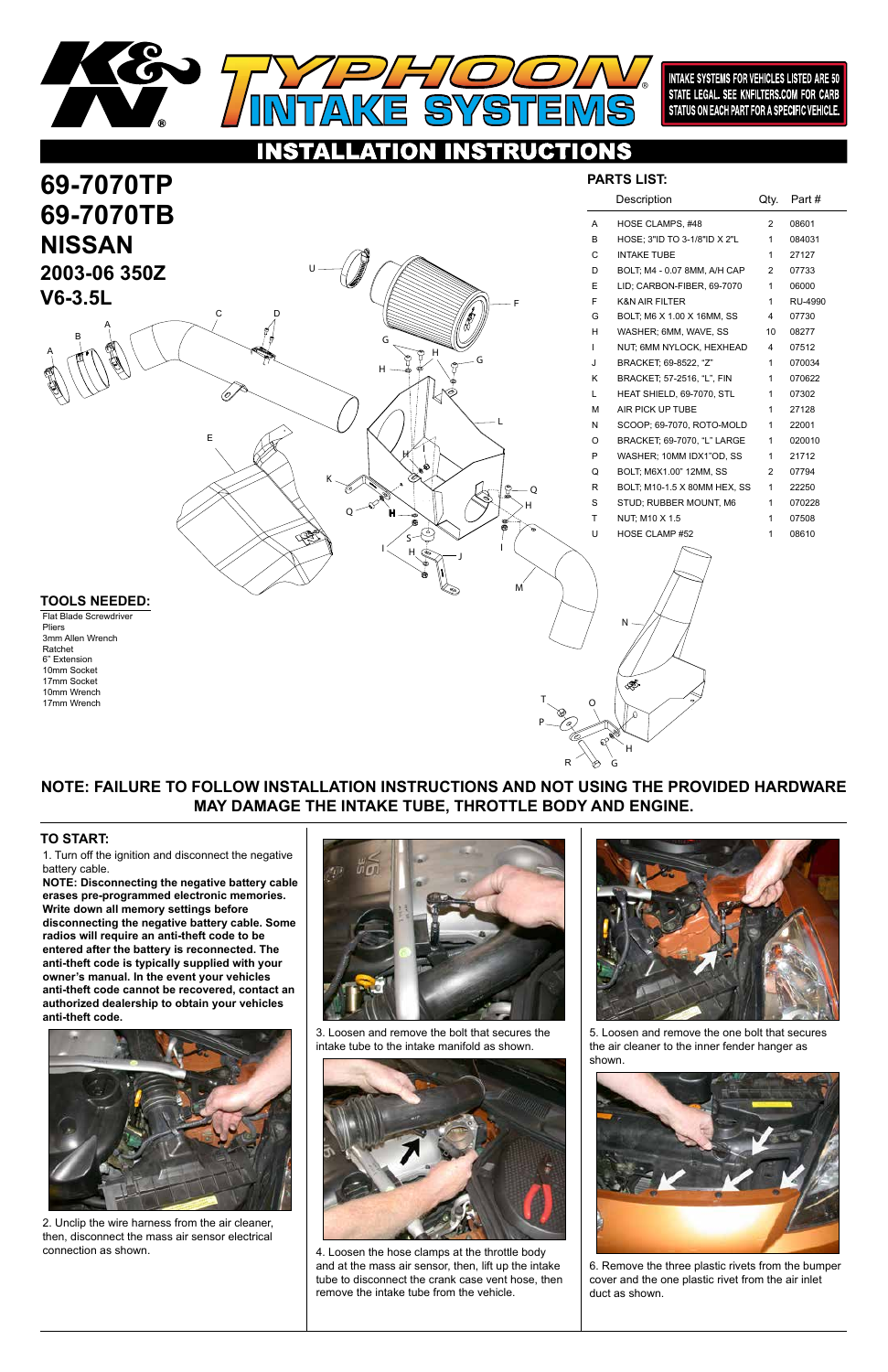## **Continued INSTALLATION INSTRUCTIONS**



7. Pull the air inlet duct forward as shown.



8. Pull the air cleaner assembly upwards then unclip the mass air sensor wire harness to remove the complete assembly.

**NOTE: K&N Engineering, Inc., recommends that customers do not discard factory air intake.**



9. Loosen and remove the hex bolt that secures the Bumper cover bracket to the core support, then remove the bracket as shown.



10. Pull the bumper cover forward and remove the air inlet duct as shown.

11. Remove the bolt that secures the mass air sensor harness bracket to the engine, then, remove the bracket as shown.



12. Raise the vehicle up and support it with jack stands.



17. Install the K&N® air box into the vehicle and line up the mounting tab with the original hanger, then line up the lower mounting hole with the rubber mounted stud from step 16.



13. Remove the 12 hex bolts and 1 plastic rivet, then, lower the splash guard as shown.



14. Remove the bolt that secures the air conditioner hard line bracket to the inner fender as shown.



15. Secure the provided rubber mounted stud to the short leg of the "Z" bracket using the provided hardware as shown.



16. Using the bolt removed in step 14 secure the "Z" bracket underneath the air conditioner hardline bracket to the threaded hole from step 14. **Do not tighten completely.**

**NOTE: Do not secure the air box as this step is just intended to align the "Z" bracket with the air box.**



18. Remove the air box, then, tighten the "Z" bracket being careful not to move the bracket.



19. Reinstall the air box and secure it using the provided hardware as shown.



the bolt removed in step 11, secu<mark></mark>



provided "L" bracket to the timing chain cover, then, secure the long leg of the bracket to the airbox using the provided hardware as shown.



21. Adjust the air box for best fit and clearance, then tighten all the hardware on the air box as shown.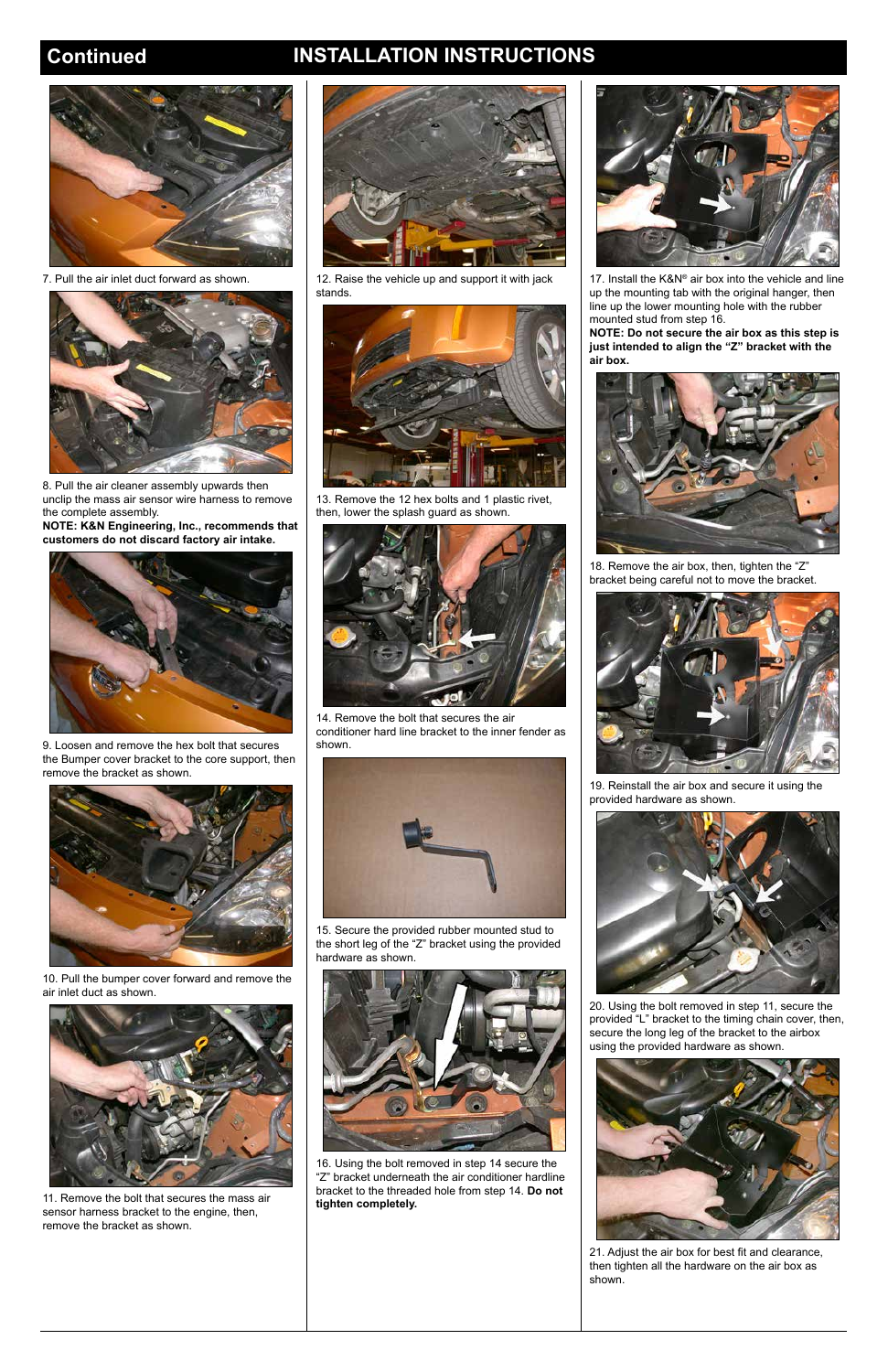## **Continued INSTALLATION INSTRUCTIONS**



22. Slide the air inlet tube into the vehicle as shown.

**NOTE: Before installing the intake tube, inspect the inside of the tube for any debris, then clean the inside out with water and a towel. Inspect the tube one more time before proceeding to the next step.**



23. Secure the tube to the tab on the air box using the provided hardware but do not tighten at this time.



24. Install the provided bracket onto the air inlet duct using the provided hardware as shown.



25. Remove the plastic grille insert from the vehicle as shown.



26. Install the air inlet duct from underneath the vehicle as shown.



27. Slide the air inlet duct into the air inlet tube as shown, then, line up the bracket on the duct with the grille as shown.





28. Slide the provided hex bolt through the aluminum cross member and slide the provided washer onto the hex bolt as shown.



29. Slide the molded duct bracket onto the bolt from step 28, then, slide another washer and hex nut onto the hex bolt and tighten as shown.



30. Reinstall the plastic grille insert as shown.



31. Reinstall the lower splashguard as shown.



32. Reinstall the bumper cover bracket as shown and secure it with the stock hex bolt from step 9.



33. Reinstall the plastic rivets to the bumper cover as shown.



34. Remove the mass air sensor from the stock air cleaner assembly as shown.



35. Install the mass air sensor into the Typhoon® intake tube and secure with the provided hardware. **NOTE: Before installing the mass air sensor, inspect the inside of the tube for any debris, then clean the inside out with water and a towel. Inspect the tube one more time before proceeding to the next step.**



36. Install the silicone hose and hose clamps onto the throttle body as shown.